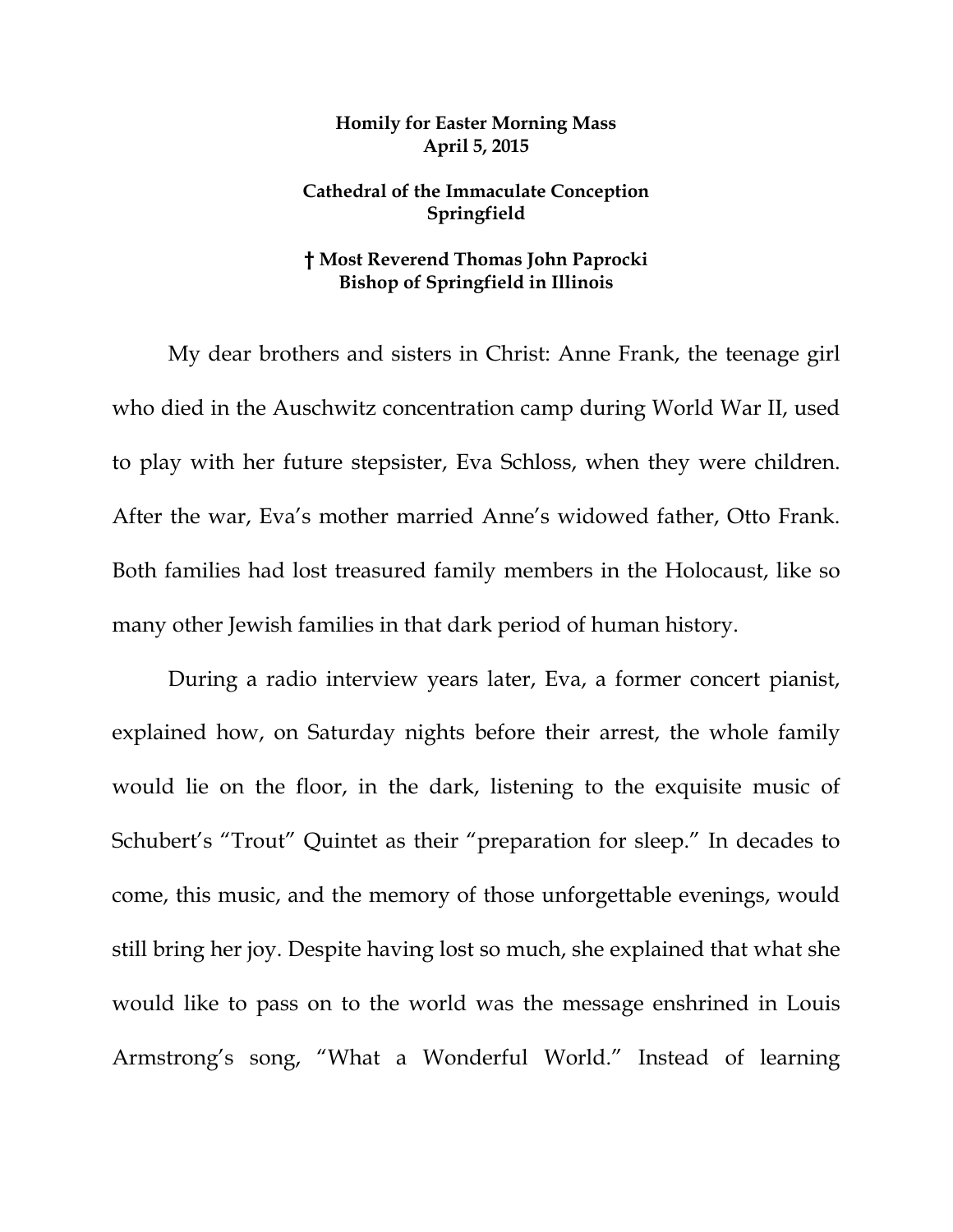bitterness, Eva had learned to appreciate life and its immeasurable capacity for all that is good. In seeing the horrors of the death camps, she saw life and learned to value things that perhaps would remain unnoticed by those who had not faced the ultimate in human brutality. She finished her radio interview by repeatedly saying, "It's a wonderful world!"

Turning our attention to the events of that first Easter morning, Mary Magdalene believed that she had lost everything when Jesus died. John's Gospel tells us that, when Jesus died on Calvary, Mary Magdalene stood at the foot of the cross with Mary, the mother of Jesus, and John, the beloved disciple, as the dying Jesus entrusted his mother and John to each other. She witnessed at first hand the brutal death on the cross of one that she loved so much.

We do not know why it was that Mary Magdalene went to the tomb alone on Easter Sunday morning. Was it that she and the other women had agreed to meet there? Was it that she wanted to be alone for a while? Did she, perhaps, want to spare Jesus' mother the agony of seeing her son's body before it was completely prepared for burial? On the day of his death, those preparations had been interrupted by the onset of the sabbath.

2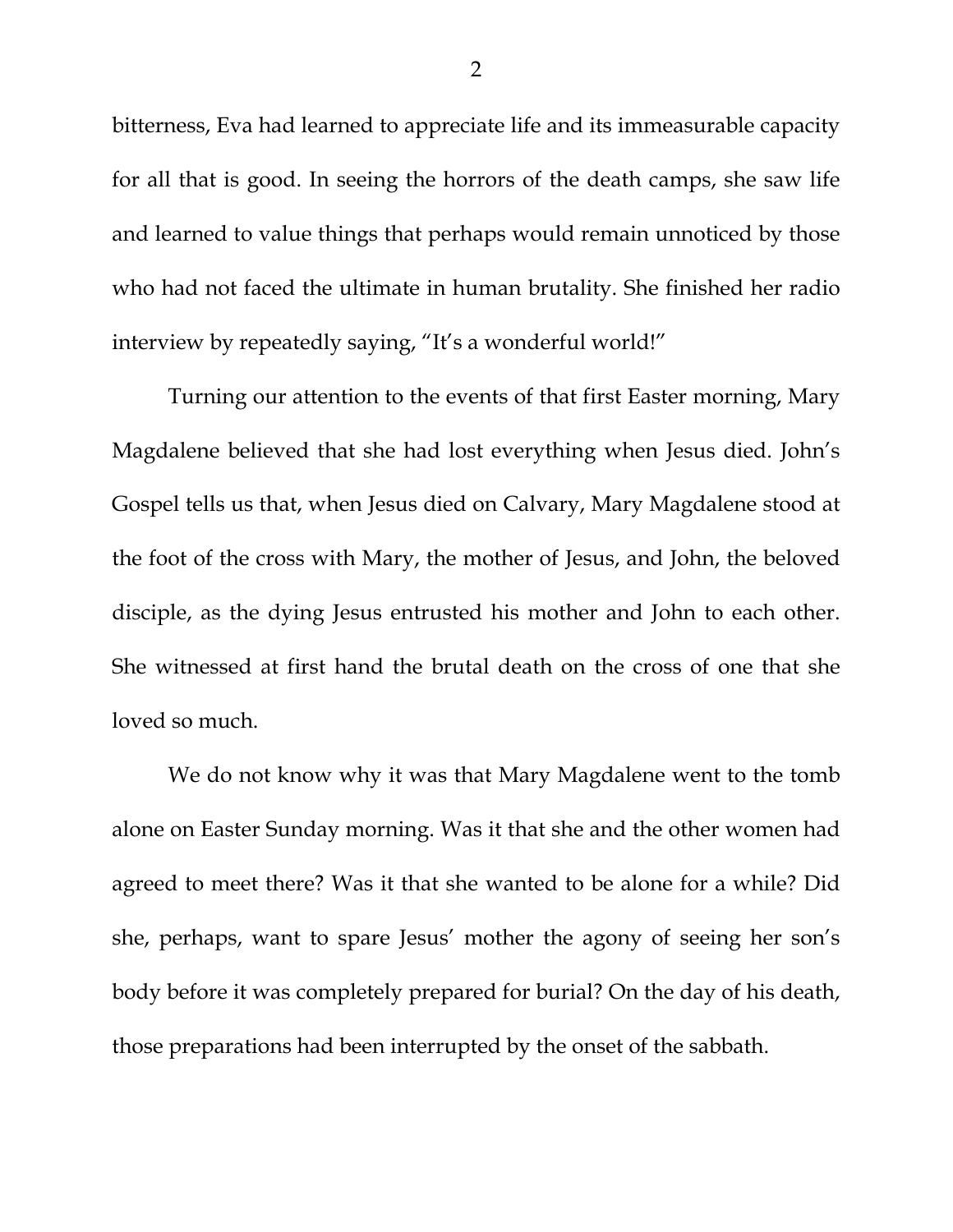Mary's journey was solitary but also risky. Guards protected the tomb lest any of Jesus' disciples tried to remove his body. They were rough men; and she was a solitary woman. The soldiers might or might not allow her access. Mary Magdalene was the first witness of the resurrection. Yet her unexpected news was far beyond the imagining of any of the apostles. Peter and John wanted to verify her story for themselves. It was only when they entered the tomb of Jesus that they realized the truth of the resurrection.

Eva Schloss, an Auschwitz survivor, could proclaim that "It's a wonderful world" in spite of all she had seen and experienced. She discovered the meaning and beauty of life through the appalling suffering of Auschwitz. So too, Mary Magdalene and the apostles found that the death of Jesus would transform their own lives, and it changes our lives as well.

 Even while we praise our Lord for the gift of His defeat of the Evil One, we know that there are many battles that lie ahead for us who have chosen to join our alliances to Christ and His Church. Our own personal experience shows us that living the life of Christianity does not mean that we will not struggle. Rather, we can expect to encounter resistance from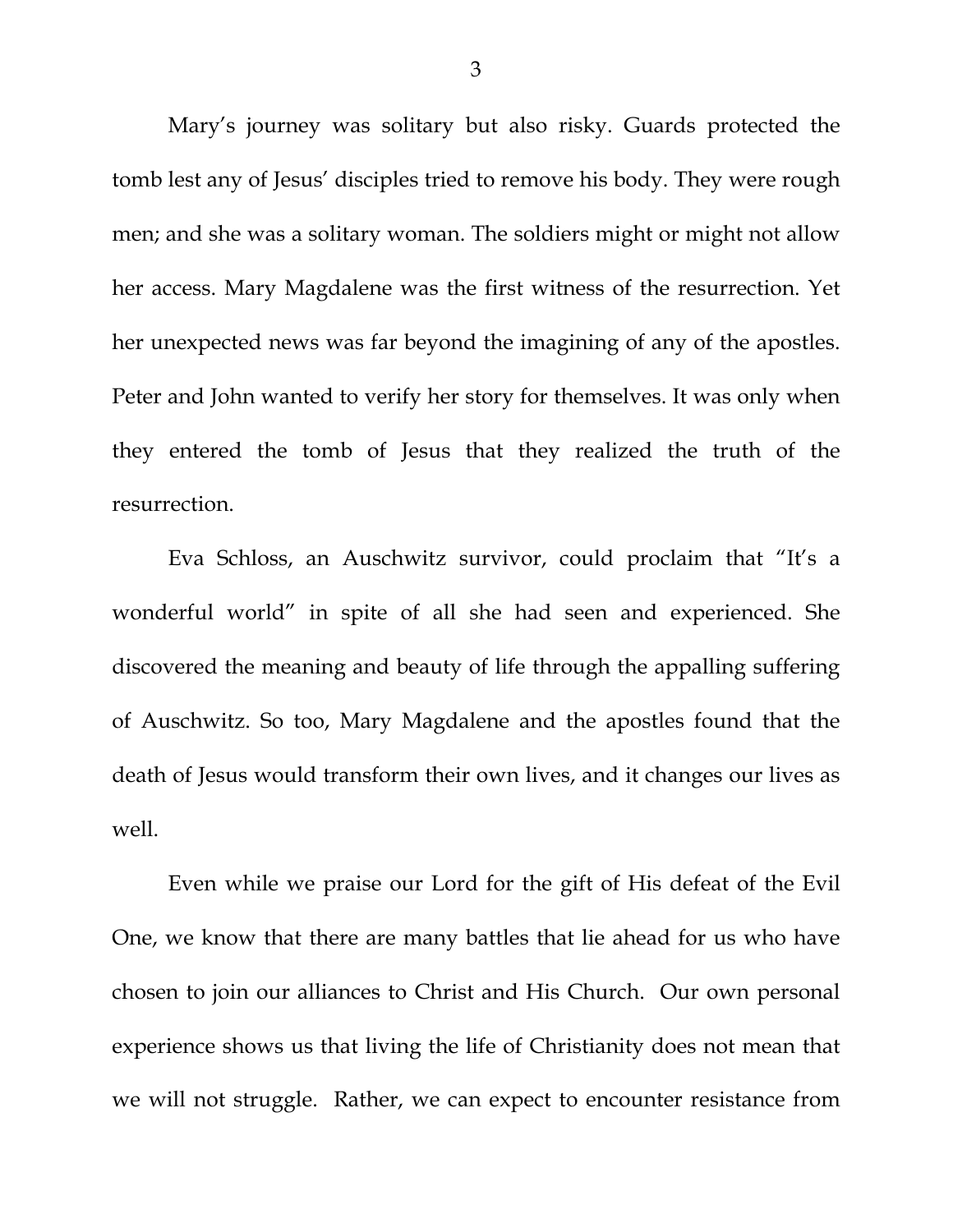the world around us and challenges from the Devil, also called the prince of the world, when we choose to live our lives according to the Gospel. Jesus made this quite clear when He told His disciples: "In the world you will have trouble" (John 16:33). But He does not leave it at that, for He follows this warning up with words of great hope as He tells them: "but take courage, I have conquered the world."

 We too are invited to have this same courage when we are confronted with the battles that lie ahead of us, for by His death and Resurrection, which we celebrate today, He has overcome the world and every possible obstacle that could be placed in our way. We, who have been baptized in Christ, have died to our old way of life and have risen to share in His divine life, becoming heirs of the promise that we too will one day share in the victory of eternal life.

 In the battles that the people of Israel faced from their enemies and the struggles that they faced among themselves, as we read in the Old Testament, God demonstrated time and again that He would continue to fight for them and give them the help that they would need, just as He did when He freed His people from slavery in Egypt, parting the Red Sea and thus providing a way out of their tribulation. Every generation can count

4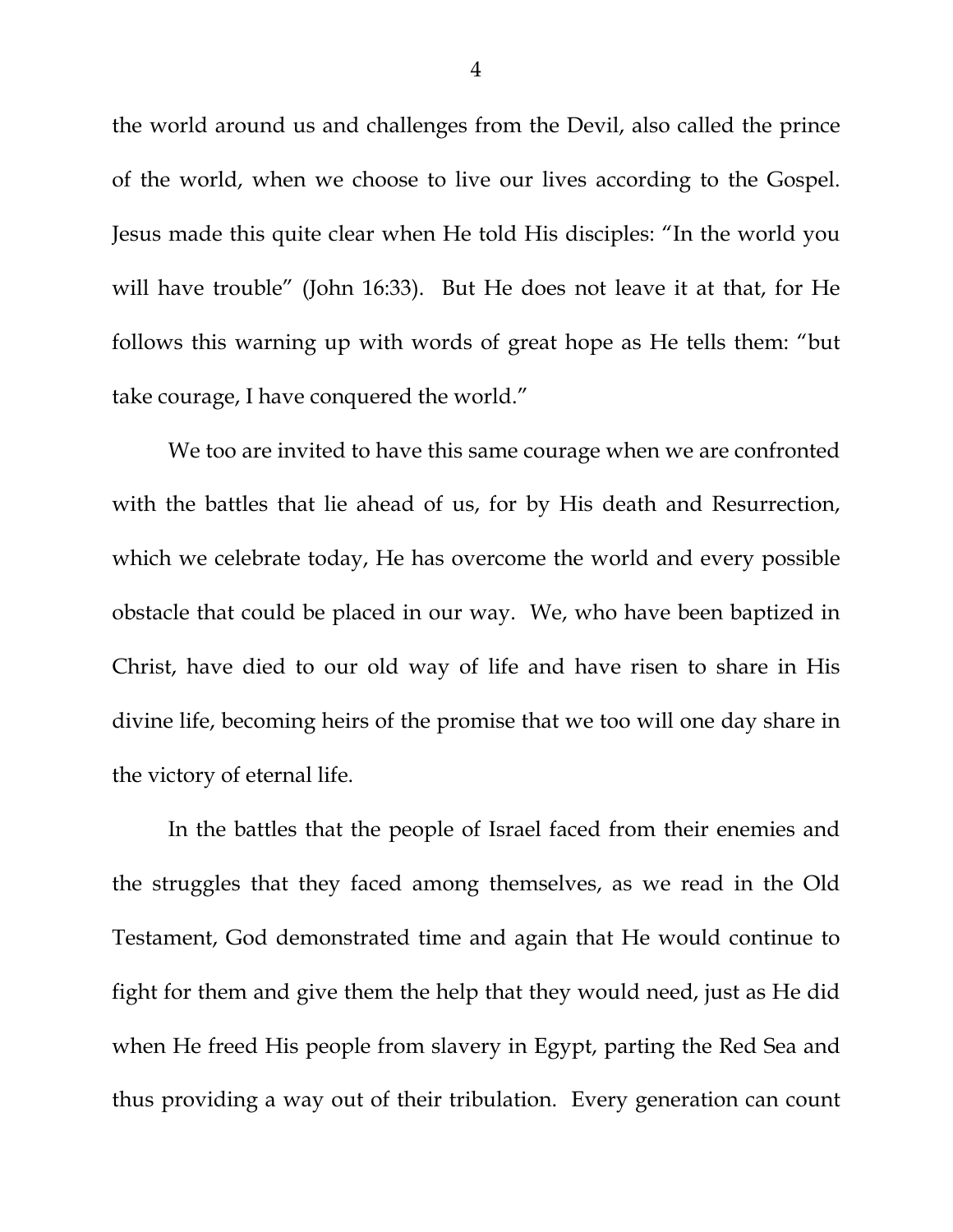on that same promise that, no matter what the trial, God will provide a way to safety.

 Every generation has been in need of this reminder of God's protection and ultimate victory, for there has never been a time in which no challenges to the Christian way of life were present. The experience of the early Church, which we will hear about in detail throughout the Easter Season in the Acts of the Apostles, was one of constant trial. It was the memory of the victory won on Easter Sunday that gave them the strength to keep from backing down in the face of what seemed to be impossible odds.

 When times seemed bleak for Christianity in general and the Catholic Church in particular, the Easter message of victory was never extinguished. Just as the light of the Paschal Candle pierced the darkness of the night and led us forward at the Easter Vigil last night, so too does our faith in the power of Christ lead us on through the dark stretches of history, past, present, and future.

 In our modern day, we are just as much in need of that message of hope as any other time in history. Just a few days ago, we heard of the shocking news of the killing of 148 people at a college in Kenya, a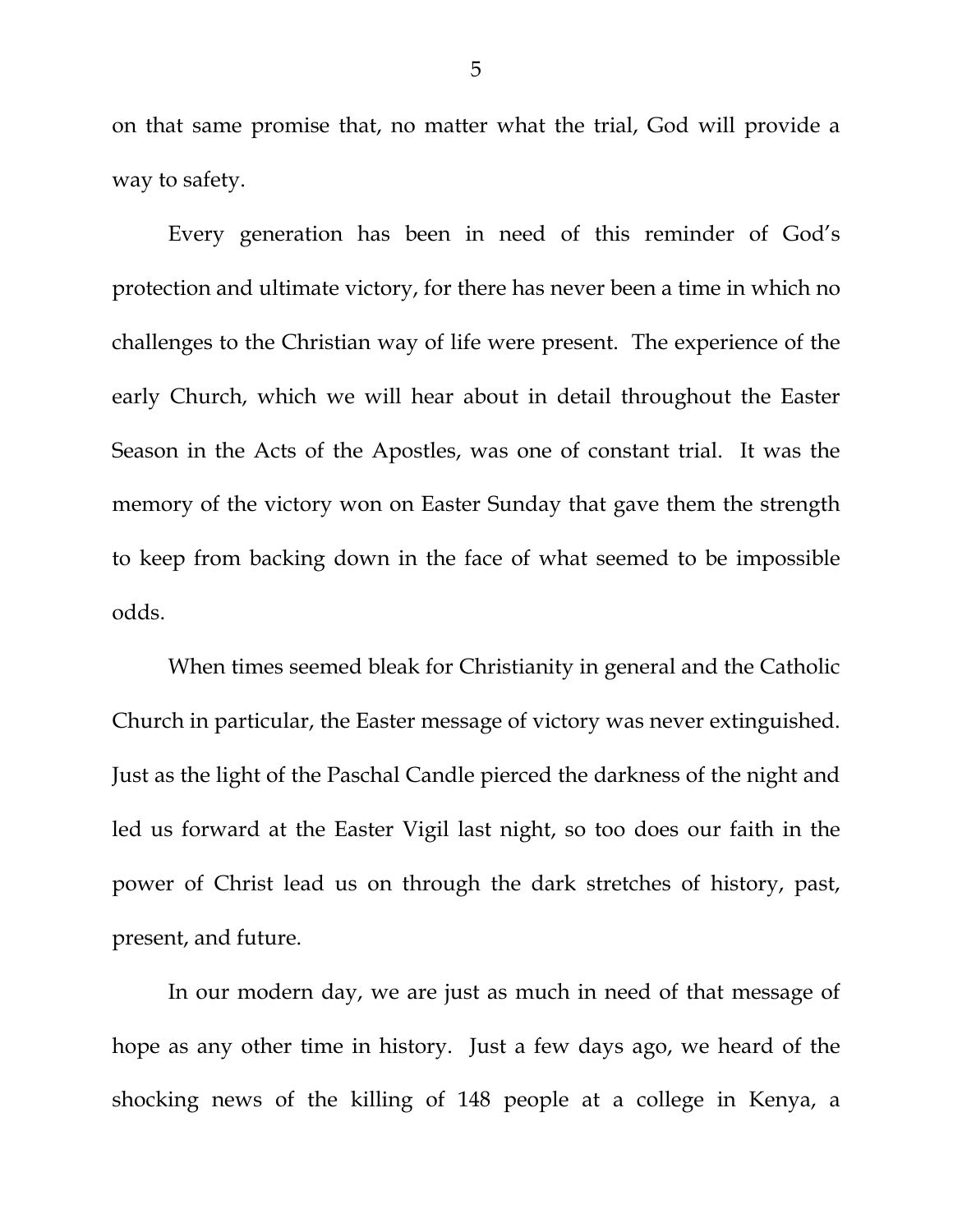premeditated attack specifically targeted against Christians. This is just one incident in the recent rash of violence against Christians in our world, particularly in the Middle East and parts of Africa. Such sobering reports leave us with a great sense of sadness and even fear.

 In addition to the various forms of physical violence against Christians, we have many examples of ways in which our Catholic and Christian values are being attacked in our world through unjust laws and attitudes which chip away at the foundations that had, at one time, been so solidly established. Finally, there are the many adversities that we may face in our individual lives, such as sickness or other personal setbacks, which can tempt us to question or even doubt our faith.

 It can be easy to be pessimistic and without hope in the face of so many trials that confront us, and it is for that reason that we need the Good News of the Resurrection to shake us out of our preoccupation with focusing on the shadow of the Cross in order to see the glory of the empty tomb. The words of St. Augustine, written over 1500 years ago, are every bit as applicable to us today as they were then when he wrote that: "We are an Easter people, and 'alleluia' is our song." We are invited to be that Easter people who are always mindful that Christ has already won the